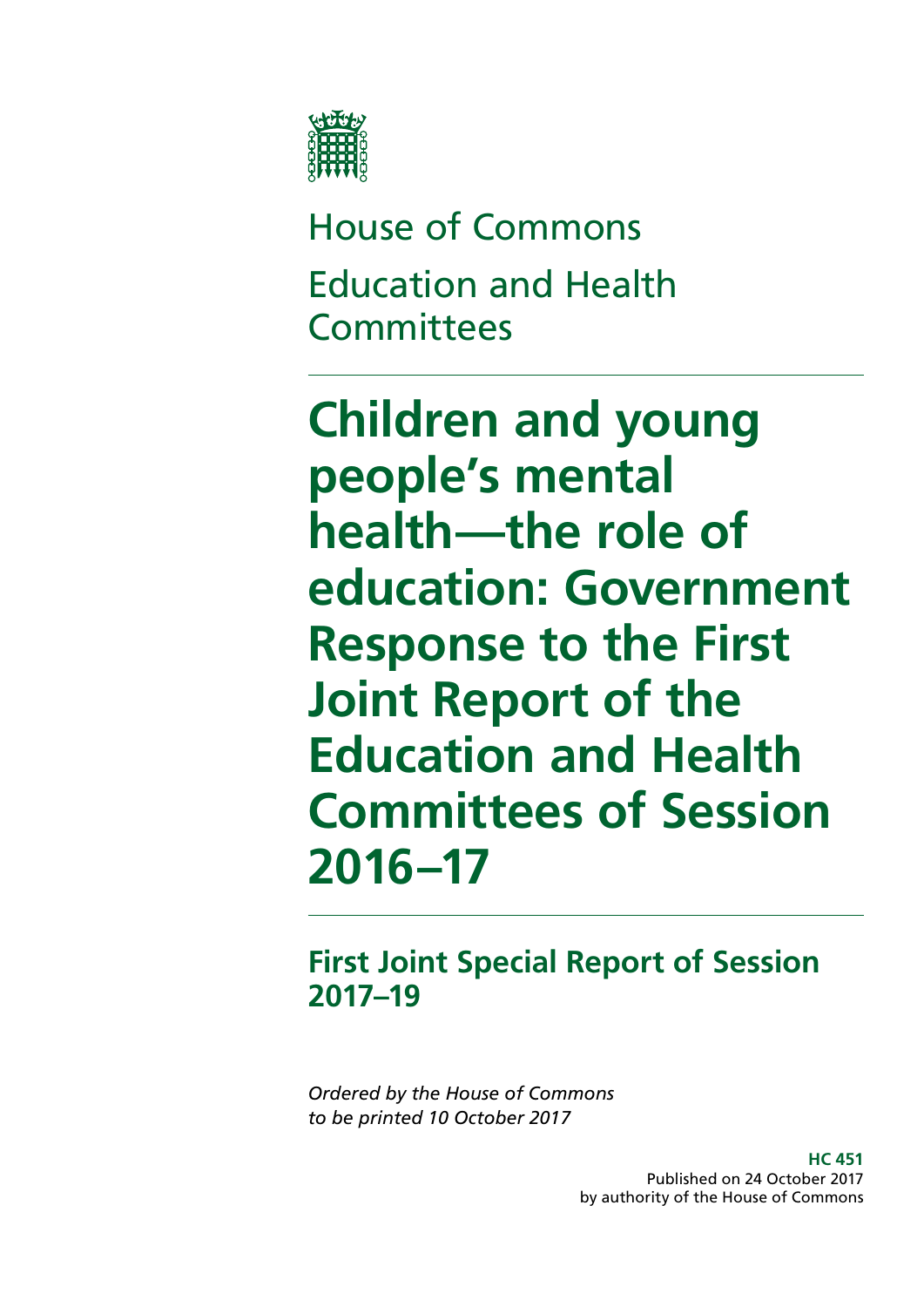## **The Education Committee**

The Education Committee is appointed by the House of Commons to examine the expenditure, administration, and policy of the Department for Education and its associated public bodies.

#### **Current membership**

[Rt Hon Robert Halfon MP](http://www.parliament.uk/biographies/commons/robert-halfon/3985) (*Conservative, Harlow*) (Chair) [Lucy Allan MP](http://www.parliament.uk/biographies/commons/lucy-allan/4411) (*Conservative, Telford*) [Michelle Donelan MP](http://www.parliament.uk/biographies/commons/michelle-donelan/4530) (*Conservative, Chippenham*) [Marion Fellows MP](http://www.parliament.uk/biographies/commons/marion-fellows/4440) (*Scottish National Party, Motherwell and Wishaw*) [James Frith MP](http://www.parliament.uk/biographies/commons/james-frith/4637) (*Labour, Bury North*) [Emma Hardy MP](http://www.parliament.uk/biographies/commons/emma-hardy/4645) (*Labour, Kingston upon Hull West and Hessle*) [Trudy Harrison MP](http://www.parliament.uk/biographies/commons/trudy-harrison/4593) (*Conservative, Copeland*) [Ian Mearns MP](http://www.parliament.uk/biographies/commons/ian-mearns/4000) (*Labour, Gateshead*) [Lucy Powell MP](http://www.parliament.uk/biographies/commons/lucy-powell/4263) (*Labour (Co-op), Manchester Central*) [Thelma Walker MP](http://www.parliament.uk/biographies/commons/thelma-walker/4649) (*Labour, Colne Valley*) [Mr William Wragg MP](http://www.parliament.uk/biographies/commons/william-wragg/4429) (*Conservative, Hazel Grove*)

### **Health Committee**

The Health Committee is appointed by the House of Commons to examine the expenditure, administration, and policy of the Department of Health.

#### **Current membership**

[Dr Sarah Wollaston MP](http://www.parliament.uk/biographies/commons/dr-sarah-wollaston/4073) (*Conservative, Totnes*) (Chair) [Luciana Berger MP](http://www.parliament.uk/biographies/commons/luciana-berger/4036) (*Labour (Co-op), Liverpool, Wavertree*) [Mr Ben Bradshaw MP](http://www.parliament.uk/biographies/commons/mr-ben-bradshaw/230) (*Labour, Exeter*) [Dr Lisa Cameron MP](http://www.parliament.uk/biographies/commons/dr-lisa-cameron/4412) (*Scottish National Party, East Kilbride, Strathaven and Lesmahagow*) [Rosie Cooper MP](http://www.parliament.uk/biographies/commons/rosie-cooper/1538) (*Labour, West Lancashire*) [Dr Caroline Johnson MP](http://www.parliament.uk/biographies/commons/dr-caroline-johnson/4592) (*Conservative, Sleaford and North Hykeham*) [Diana Johnson MP](http://www.parliament.uk/biographies/commons/diana-johnson/1533) (*Labour, Kingston upon Hull North*) [Johnny Mercer MP](http://www.parliament.uk/biographies/commons/johnny-mercer/4485) (*Conservative, Plymouth, Moor View*) [Andrew Selous MP](http://www.parliament.uk/biographies/commons/andrew-selous/1453) (*Conservative, South West Bedfordshire*) [Maggie Throup MP](http://www.parliament.uk/biographies/commons/maggie-throup/4447) (*Conservative, Erewash*) [Dr Paul Williams MP](http://www.parliament.uk/biographies/commons/dr-paul-williams/4666) (*Labour, Stockton South*)

#### **The Education Committee**

#### **Powers**

The Committee is one of the departmental select committees, the powers of which are set out in House of Commons Standing Orders, principally in SO No 152. These are available on the Internet via [www.parliament.uk](http://www.parliament.uk/).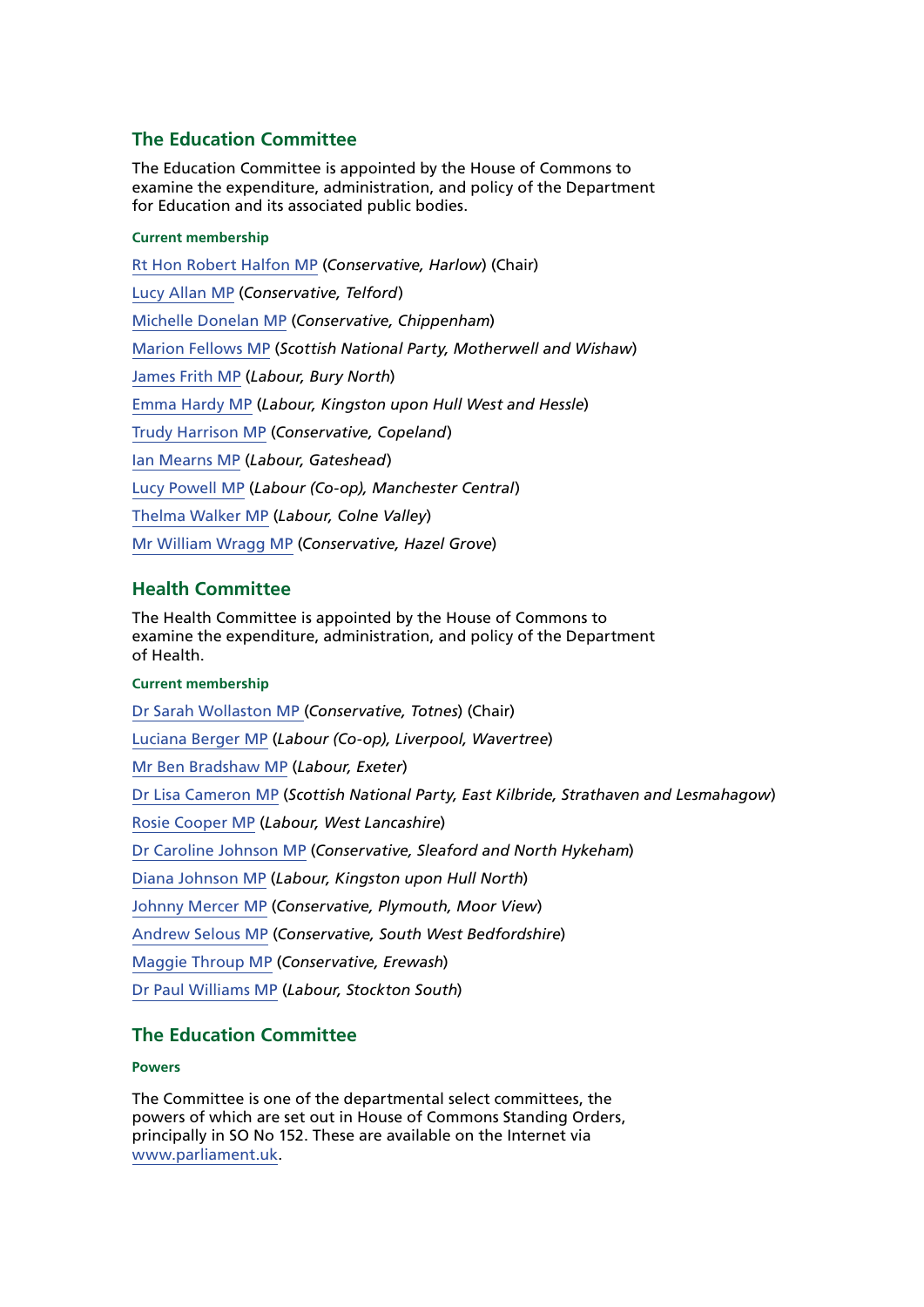#### **Publications**

Committee reports are published on the Committee's website at [www.parliament.uk/education-committee](http://www.parliament.uk/business/committees/committees-a-z/commons-select/education-committee/) and in print by Order of the **House** 

Evidence relating to this report is published on the [inquiry publications page](http://www.parliament.uk/business/committees/committees-a-z/commons-select/education-committee/inquiries/parliament-2015/mental-health-children-15-16/publications/) of the Committee's website.

#### **Committee staff**

The current staff of the Committee are Richard Ward (Clerk), Katya Cassidy (Second Clerk), Anna Connell-Smith (Committee Specialist), Chloë Cockett (Committee Specialist), Madeline Williams (Inquiry Manager), Jonathan Arkless (Senior Committee Assistant), Simon Armitage (Committee Assistant), Hajera Begum (Committee Apprentice), Gary Calder (Senior Media Officer), and Oliver Florence (Media Officer).

#### **Contacts**

All correspondence should be addressed to the Clerk of the Education Committee, House of Commons, London, SW1A 0AA. The telephone number for general enquiries is 020 7219 1376; the Committee's email address is [educom@parliament.uk](mailto:educom@parliament.uk).

#### **Health Committee**

#### **Powers**

The Committee is one of the departmental select committees, the powers of which are set out in House of Commons Standing Orders, principally in SO No 152. These are available on the internet via [www.parliament.uk](http://www.parliament.uk/).

#### **Publication**

Committee reports are published on the Committee's website at [www.parliament.uk/healthcom](http://www.parliament.uk/healthcom) and in print by Order of the House.

Evidence relating to this report is published on the [inquiry publications](http://www.parliament.uk/business/committees/committees-a-z/commons-select/education-committee/inquiries/parliament-2015/mental-health-children-15-16/publications/) page of the Committee's website.

#### **Committee staff**

The current staff of the Committee are Huw Yardley (Clerk), Seth Roberts (Second Clerk), Laura Daniels (Senior Committee Specialist), Lewis Pickett (Committee Specialist), Dr Juliette Mullin (Clinical Fellow), Cecilia Santi O Desanti, (Senior Committee Assistant), Lucy Hale (Committee Assistant), and Alex Paterson (Media Officer).

#### **Contacts**

All correspondence should be addressed to the Clerk of the Health Committee, House of Commons, London SW1A 0AA. The telephone number for general enquiries is 020 7219 6182; the Committee's email address is [healthcom@parliament.uk.](mailto:healthcom@parliament.uk)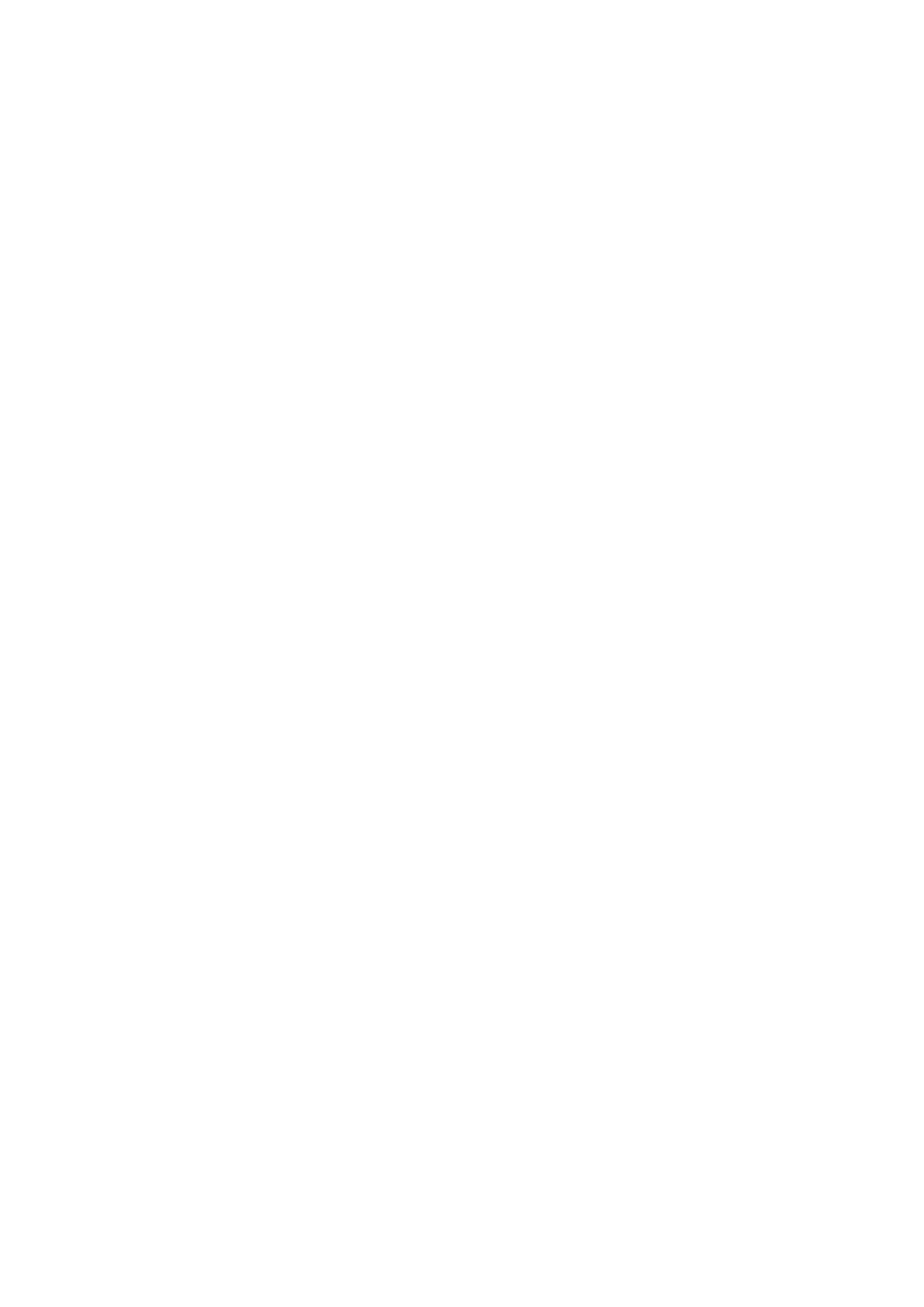# First Special Report

The Education and Health Committees' report to the House on [Children and young](https://publications.parliament.uk/pa/cm201617/cmselect/cmhealth/849/84902.htm) [people's mental health—the role of education](https://publications.parliament.uk/pa/cm201617/cmselect/cmhealth/849/84902.htm) (HC 849) was published on 2 May 2017 as their first Joint Report of Session 2016–17. The Government's response was received on 11 September 2017, after the formation of the Government following the election. The Government's response and a separate response from HM Chief Inspector are appended to this report.

In both the Government's response and the response from HM Chief Inspector, the Committee's recommendations appear in bold text while the responses are in plain text.

## Appendix 1: Response from the Government

The Education and Health Select Committees published a report of their inquiry on the role of education in children and young people's mental health on 2 May 2017. This document sets out the Government's response to the report.

## **Introduction**

Children and young people's mental health remains a key priority for the Government. On 9th January, speaking at the Charity Commission annual meeting, the Prime Minister committed to tackling the burning injustice of mental health problems and on 21st June the Government committed in the Queen's Speech to ensure that mental health is prioritised in the National Health Service in England. We want to transform the way we deal with mental health problems right across society, and at every stage of life-making mental health an everyday issue to be addressed in every one of our institutions.

The speech acknowledged that education can play an important role in promoting good mental wellbeing and in helping to respond quickly to emerging mental health problems faced by children and young people. It set out plans to introduce new support for schools which we are taking forward, including funding Mental Health First Aid training for a teacher in every secondary school, trials of what works to support the mental wellbeing of pupils and a pilot of how to set up peer support schemes.

However, as the Committees acknowledged, teachers are not mental health professionals and need support from specialist services. This is why we have been trialling approaches to help schools and colleges work closer together with local NHS services to provide dedicated children and young people's mental health services. The Government has also commissioned the Care Quality Commission to carry out a major thematic review of children and adolescent mental health services across the country, with input from Ofsted. This is now underway.

We remain committed to the publication of a children and young people's mental health green paper by the end of this year. The green paper will focus on how to go further in improving prevention and access to specialist support. In this context, the Government welcomes the Committees' focus on the role of education in mental health. We acknowledge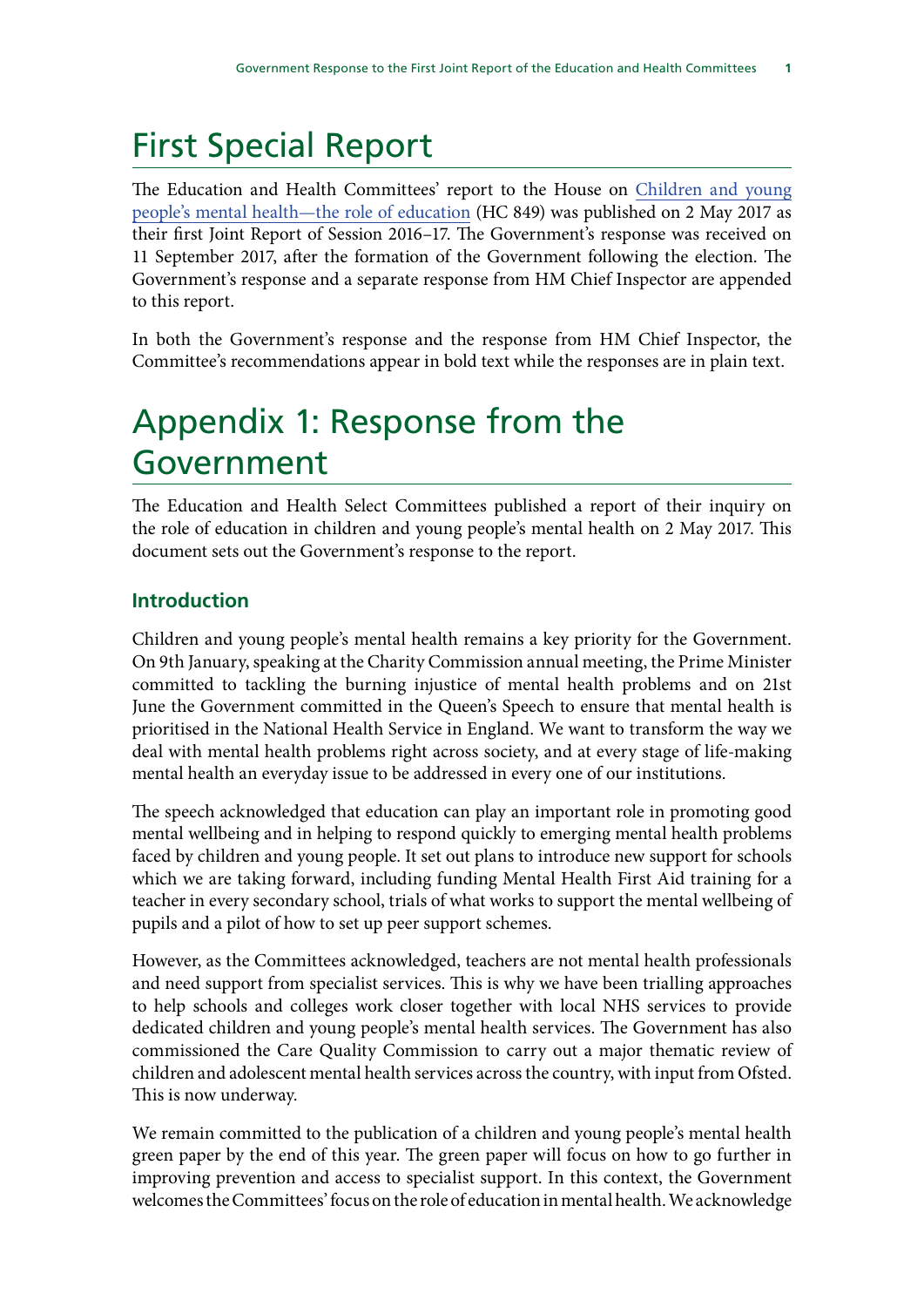that in line with the Committees first recommendation, successor Committees may wish to return to the issue during this Parliament. Evidence collected by the committees and the recommendations made in the report will be very helpful in informing the proposals to be made in the green paper.

#### *Detailed response to recommendations*

## **Well-being in schools and colleges**

### *Recommendation 3*

**We welcome the Government's commitment to making PSHE a compulsory part of the curriculum and recommend that the next Government upholds that commitment. We recommend that our successor Committees explore in more detail how this is best implemented.** (Paragraph 9)

### *Recommendation 4*

**The promotion of well-being cannot be confined to the provision of PSHE classes. To achieve the whole school approach, senior leadership must embed well-being throughout their provision and culture. Doing so will have implications for staffing and training and the balance of provision and delivery of subjects across the curriculum to allow more time to focus on well-being and building resilience. We believe that this would be in the best interests of children and young people.** (Paragraph 13)

#### *Recommendation 6*

**Achieving a balance between promoting academic attainment and well-being should not be regarded as a zero-sum activity. Greater well-being can equip pupils to achieve academically. If the pressure to promote academic excellence is detrimentally affecting pupils, it becomes self-defeating. Government and schools must be conscious of the stress and anxiety that they are placing on pupils and ensure that sufficient time is allowed for activities which develop life-long skills for well-being.** (Paragraph 19)

#### *Government Response*

1. All young people should have access to a curriculum that ensures they are prepared for adult life in modern Britain. Personal, Social, Health and Economic education (PSHE), Relationships Education, and Relationships and Sex Education (RSE) help to provide pupils with the key knowledge and skills to ensure that they can keep themselves safe, develop healthy and positive relationships, maintain good mental health, build resilience and successfully navigate the changing world in which they are growing up.

2. The Children and Social Work Act 2017 gives the Secretary of State the power to make PSHE (or elements therein) mandatory in the future, subject to careful consideration. It has also given a duty to the Secretary of State to make Relationships Education (in primary) and Relationships and Sex Education (in secondary) mandatory in all schools.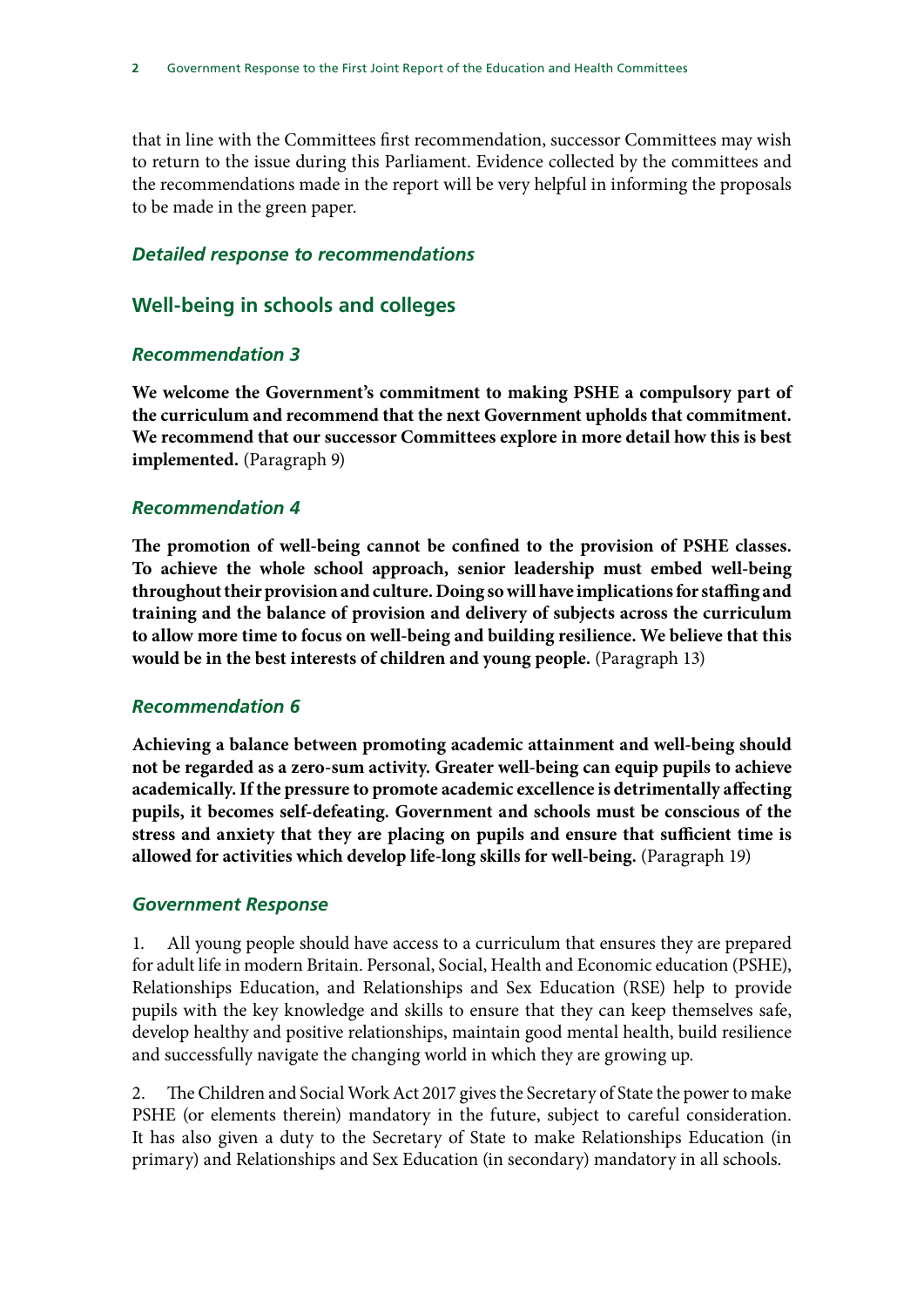3. The Department for Education will be conducting a thorough and wide-ranging engagement process on the scope and content of these subjects – considering school practice and quality of delivery - to determine the content of the regulations and statutory guidance. The engagement process will seek evidence from schools and teachers, parents and pupils; experts in safeguarding and child wellbeing; subject experts; voluntary organisations and other interested parties; and other government departments and public sector bodies. This will consider what should be taught at a high-level whilst maintaining flexibility for schools in how best to deliver these subjects as part of a broad and balanced curriculum. We will set out more details in due course about the engagement process and the work to consider age appropriate subject content.

4. While many of the issues that are relevant to mental wellbeing will be part of Relationships Education and RSE, it is likely that there are a number of other issues that might fit with PSHE, such as understanding the risks of drugs and alcohol and safeguarding physical and mental health. We will ensure our work results in a clear understanding of the full set of knowledge and life skills that Relationships Education, RSE and PSHE should provide for young people to support them to be safe, healthy, happy and successful and will give careful consideration to how teaching about mental wellbeing might be reflected in the content of these subjects. We would appreciate the future committees' further input on this issue.

#### *Recommendation 5*

**We welcome the inclusion of the personal development and well-being criteria in the Ofsted inspection framework. However, it seems that insufficient prominence is being given to it by inspectors. More must be done to ensure that mental health and wellbeing are given appropriate prominence in inspections and in contributing to the overall grade given to the school or college. The recently appointed Chief Inspector should, as a matter of priority, consider ways in which the inspection regime gives sufficient prominence to well-being. Should our successor Committees return to this subject, we recommend that they hear from her about the steps she is taking in this regard.** (Paragraph 16)

5. HM Chief Inspector, Amanda Spielman, will be responding separately to recommendation 5. [See appendix 2.]

### **Mental health support in education providers**

#### *Recommendation 7*

**Teachers are not mental health professionals, but they are in many cases well placed to identify mental ill health and refer students to further assessment and support. Training school and college staff to recognise the warning signs of mental health ill health in their students is crucial. We encourage the Government to build on the inclusion of mental health training in initial teacher training and ensure current teachers also receive training as part of an entitlement to continuing professional development.** (Paragraph 25)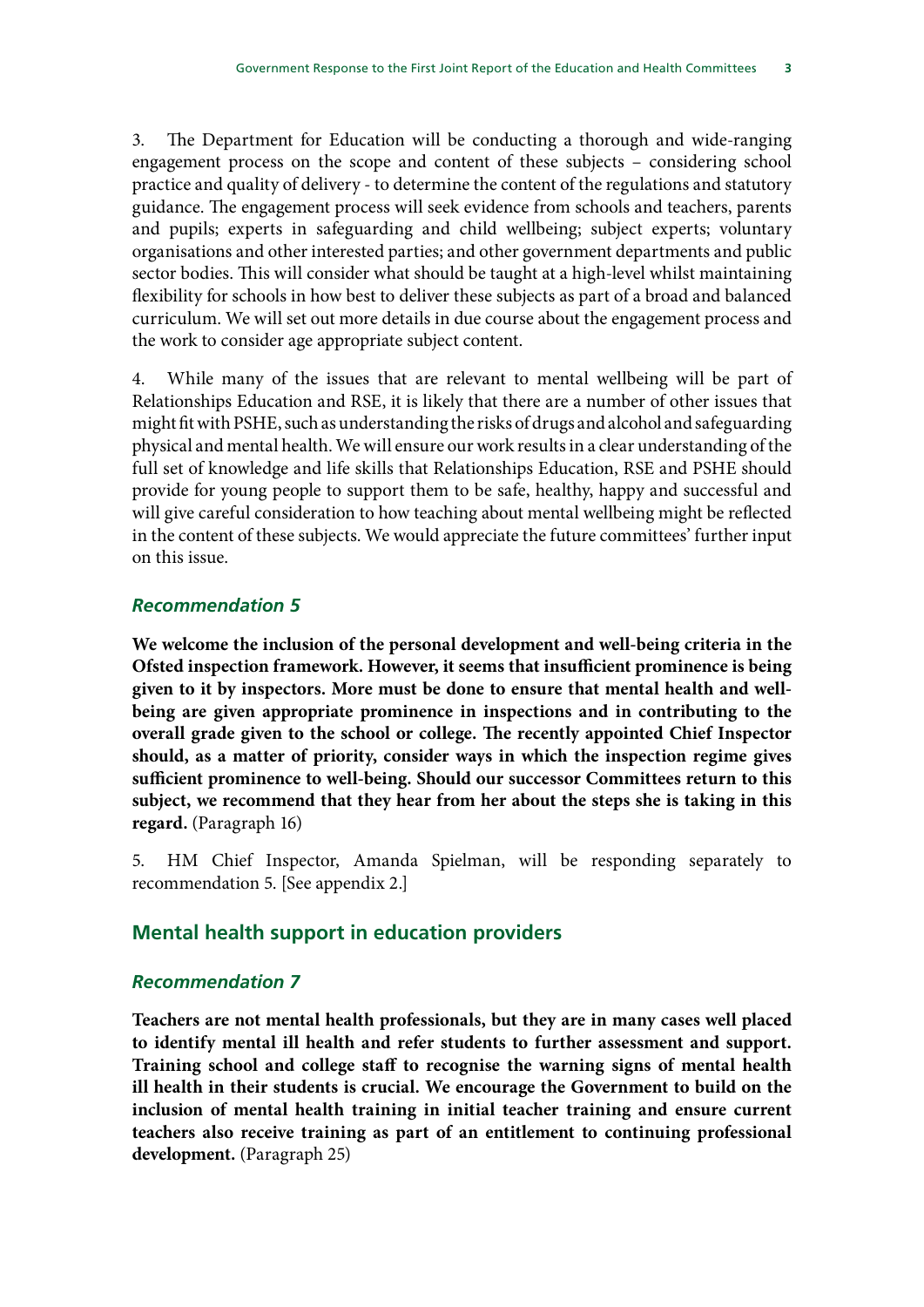#### *Government Response*

6. We agree that it is important for teachers to understand mental health issues in young people and to be able to identify where pupils might have an underlying mental health problem. A new initial teacher training framework was published in July 2016 and includes specific detail on mental health relating to standard 5 of the Teachers' Standards (Adapt teaching to respond to the strengths and needs of all pupils). The framework states that: "providers should emphasise the importance of emotional development such as attachment issues and mental health on pupils' performance, supporting trainees to recognise typical child and adolescent development, and to respond to atypical development". With the framework implemented fully then mental health training should feature prominently in initial teacher training (ITT). Courses are still being redesigned to reflect the new framework, but we know that there are examples of specific mental health training being offered to trainees such as the Carnegie Centre of Excellence for Mental Health in Schools, established by Leeds Beckett University. In developing our green paper we will look at what might be done to build on those changes and the commitment in that every secondary school in the country will be offered mental health first aid training.

## **Co-ordination between health and education services**

#### *Recommendation 8*

**A structured approach to referrals from education providers to CAMHS must be developed across the country. We have seen cases of strong partnerships between mental health services and education providers, but such links do not exist in many local areas.** (Paragraph 32)

#### *Recommendation 9*

**We are encouraged by the results of the CAMHS link pilot and are pleased that the pilot has been extended. We recommend that the Government should follow the advice of the evaluation and commit resource to establish partnerships with mental health services across all schools and colleges. The variation in access for children and young people to timely assessment and support for mental illness is unacceptable.**  (Paragraph 33)

#### **Government Response**

7. There is a significant work programme underway to support improved access and support which aims to address variation in timely assessment and evidence based interventions for mental health problems. By 2020 at least 70,000 more children and young people per annum will be able to access effective care. The work programme includes:

- a) Introduction of the first ever access and waiting standards for mental health services – bringing them in line with other services.
- b) NHS England commissioning NICE and the National Collaborating Centre for Mental Health to develop a joint agency evidence based pathway for children and young people from signposting to inpatient care.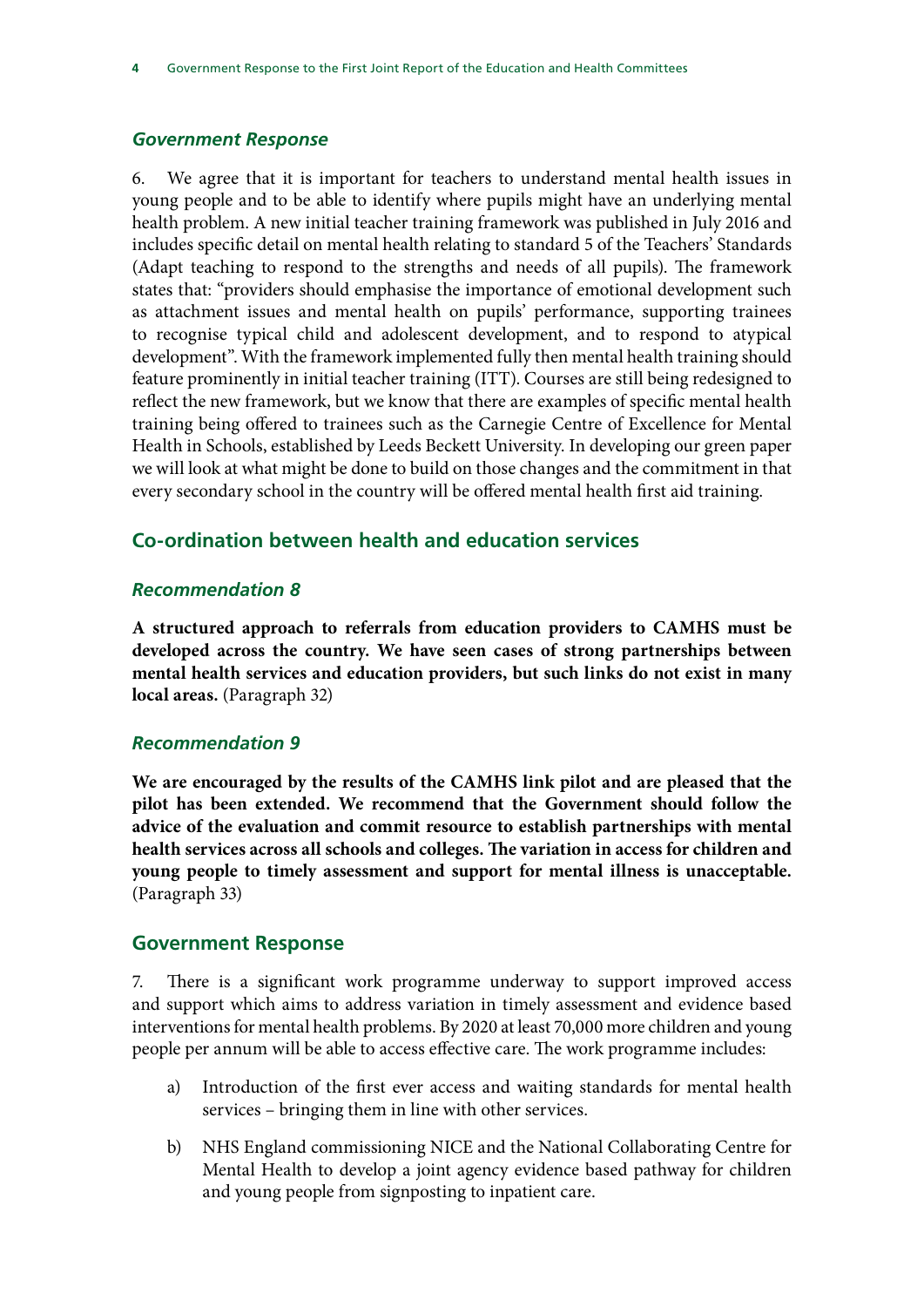- c) NHS England making a further £25m available on top of the £149m issued in 2016/17 to Clinical Commissioning Groups to support children and young people's service transformation and delivery, with a focus on reducing current waiting times for mental health services.
- d) The 67 new or extended local Community Eating Disorder Services are working with schools to ensure that teachers are fully briefed on how eating disorders may present early and how to refer for quick access to advice and support.
- e) Public Health England has produced a Mental and Wellbeing Joint Strategic Needs Assessment toolkit (a data profile and a knowledge guide) that includes meeting the needs of children and young people taking into account local assets, risks and protective factors .
- f) The children and young people's mental health green paper will include further steps to improve access to appropriate services.

8. We agree that partnership between schools and children and young people's mental health services is vital to provide the best possible prevention and support. As announced by the Prime Minister in January, the Government plans to extend our joint training pilot to improve collaborative working across schools and mental health services to test the sustainability of models of joint working across a larger number of schools.

9. As part of preparing the green paper, the pilot will fit with other proposals on how to improve the timeliness and accessibility of specialist support.

## **Cuts to school and college based services**

## *Recommendation 10*

**We heard evidence of the adverse impact of funding pressures on mental health provision in schools and colleges, including the ability to bring in external support. We know that over half of all mental ill health starts before the age of fifteen and it is therefore a false economy to cut services for children and young people. We strongly urge the next Government to review the effect of budget reductions on the in-school provision of services to support children and young people's mental health and wellbeing.** (Paragraph 39)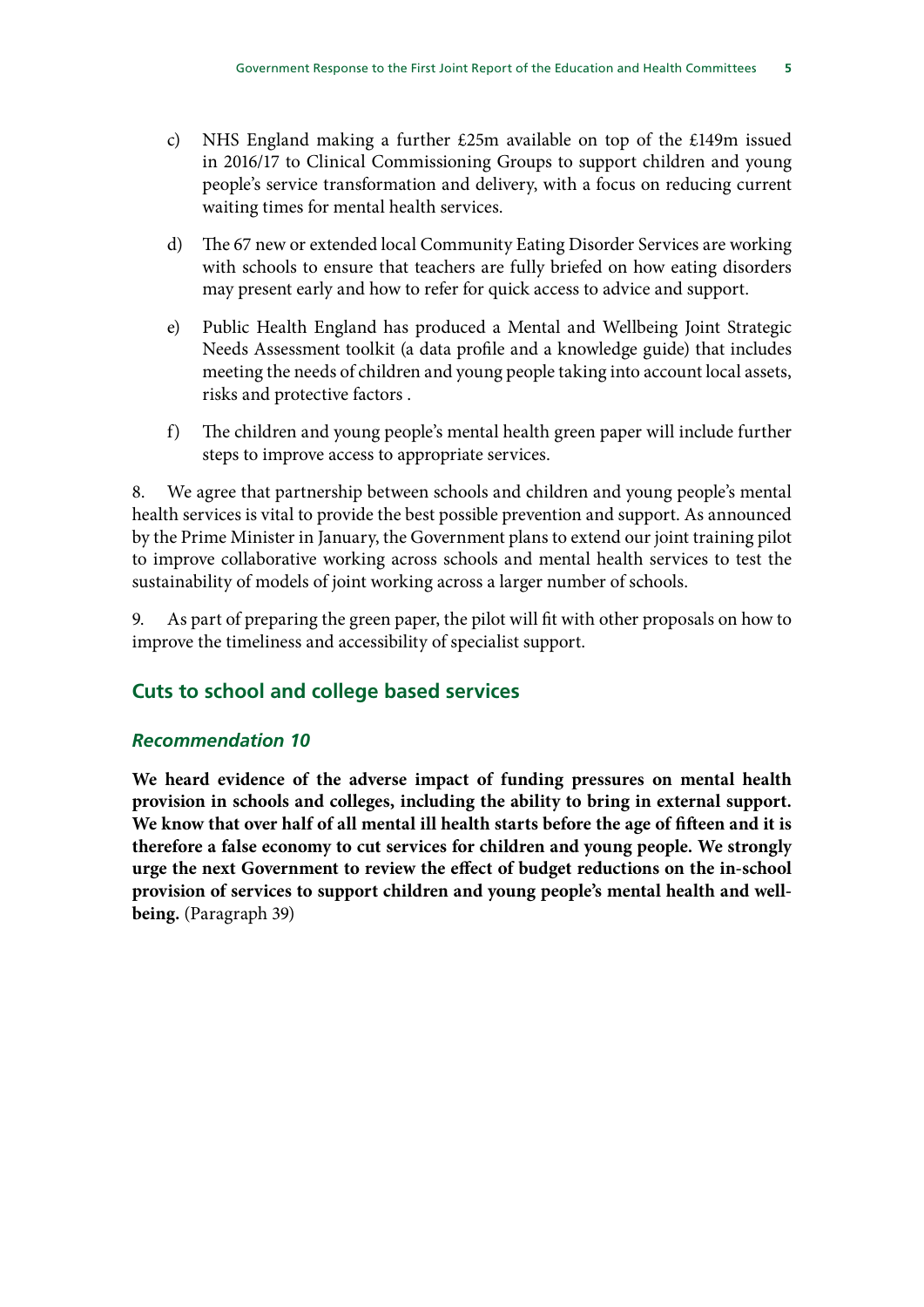#### *Government Response*

10. We have recently published the results of a nationally representative survey of mental health provision in schools and colleges. It does not show changes over time, but information collected last year indicates that the following support was offered by maintained schools



#### 11. Other activity included

- Ȥ 73% reported providing specific skills sessions to promote positive mental health and wellbeing.
- 53% offered taught sessions on issues such as body image or self-harm
- Ȥ 90% of schools and colleges offered at least some staff training about how to support pupils' mental health and wellbeing
- Ȥ 47% schools and colleges offered training on mental health and wellbeing to all staff.
- 59% of schools and colleges offer mental health interventions for pupils that include parents/caregivers
- 57% offer face-to-face sessions about mental health for parents/caregivers
- Ȥ 46% offer one-to-one support for parents and caregivers

12. We recognise that this support and activity has been delivered at a time of increasing cost pressures in schools, which is why the Government has recently announced an additional £1.3 billion for schools and high needs across 2018–19 and 2019–20, in addition to the schools budget set at Spending Review 2015 which protected the schools budget in real terms. As a result, core funding for schools and high needs will rise from almost £41 billion in 2017–18 to £42.4 billion in 2018–19 and £43.5 billion in 2019–20.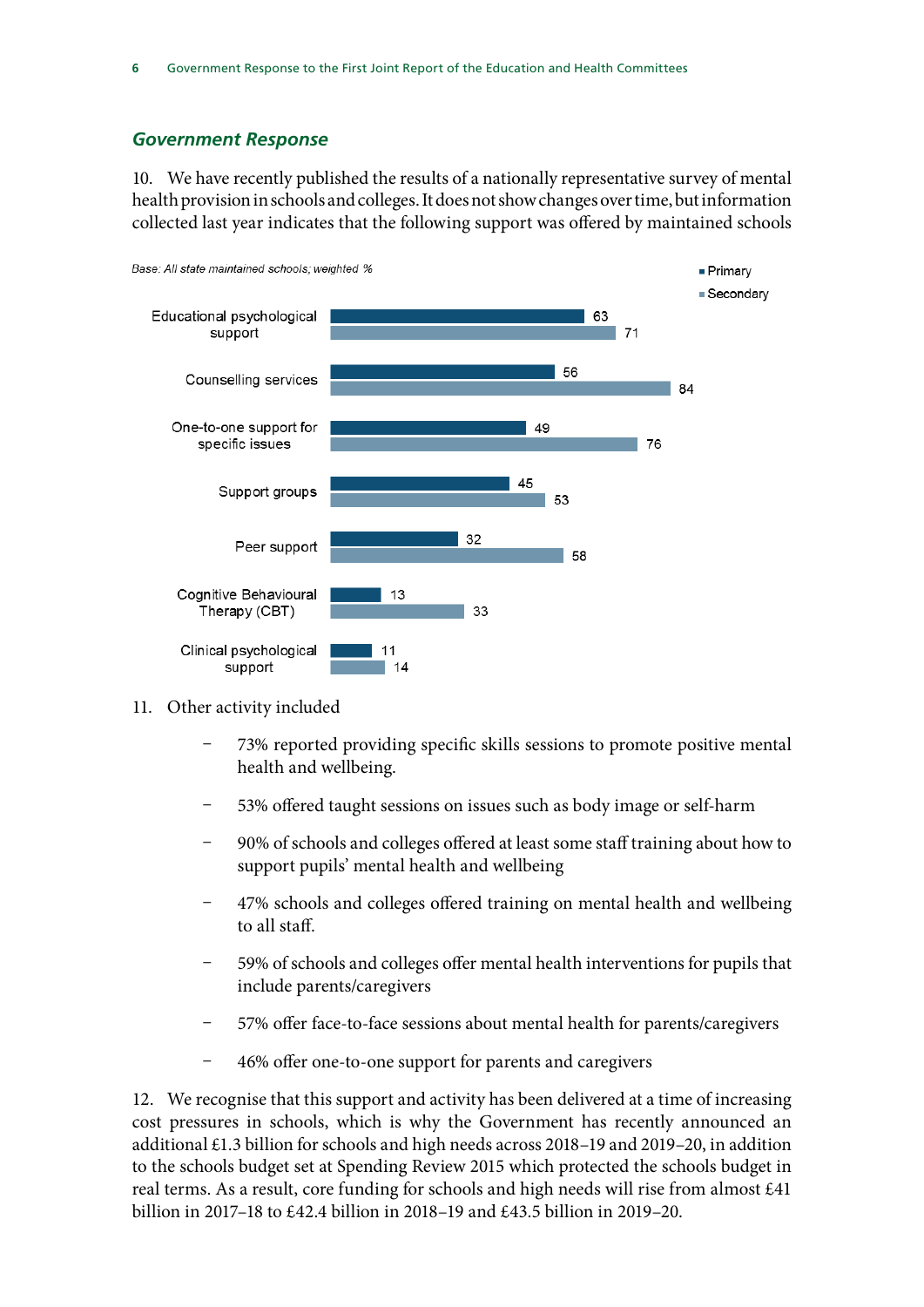13. We have also confirmed that we will introduce national funding formulae for schools and high needs in April 2018, because the way funding is distributed to schools in England is not fair: across the country, schools teaching children with the same needs get markedly different amounts of money for no good reason and the data that we use to allocate funding to local authorities is over a decade out of date. We have consulted on the national funding formulae and received over 26,000 responses.

14. The additional investment will allow us to:

- Increase the basic amount that every pupil will attract in 2018-19 and 2019–20
- For the next two years, provide for up to 3% gains per pupil for underfunded schools and local authorities, and a 0.5% a year cash increase for every school and local authority
- Continue to protect funding for pupils with additional needs, as we proposed in December
- Increase the percentage of funding allocated to pupil led factors and provide at least £4,800 per pupil for every secondary school

15. Local authorities provide additional funding for schools from their high needs block when the cost of additional support for a pupil exceeds £6,000, and they can give additional funding for schools that have a disproportionate number of pupils with additional needs. We have also confirmed that, although we will ring-fence the vast majority of school funding, local authorities will have some flexibility to move limited amounts of funding to other areas where this better matches local need.

16. The additional funding and a national funding formula will help schools provide more support for those with mental illness. The details of the formulae will be set out shortly when we respond in full to the consultations.

## **Social Media**

## *Recommendation 11*

**We recommend that schools should include education on social media as part of PSHE, including educating children on how to assess and manage the risks of social media and providing them with the skills and ability to make wiser and more informed choices about their use of social media.** (Paragraph 47)

## *Recommendation 12*

**We recommend that the Government should encourage schools to share details of PSHE and other specialist expertise and knowledge, including relevant online support, with parents to increase awareness of what their children will be taught at school about social media. This should include guidance on the effects of sleep deprivation on children and young people's well-being and mental health. Parents have a key role to play in limiting screen time, reducing sleep deprivation and preventing exposure to harmful online activity.** (Paragraph 50)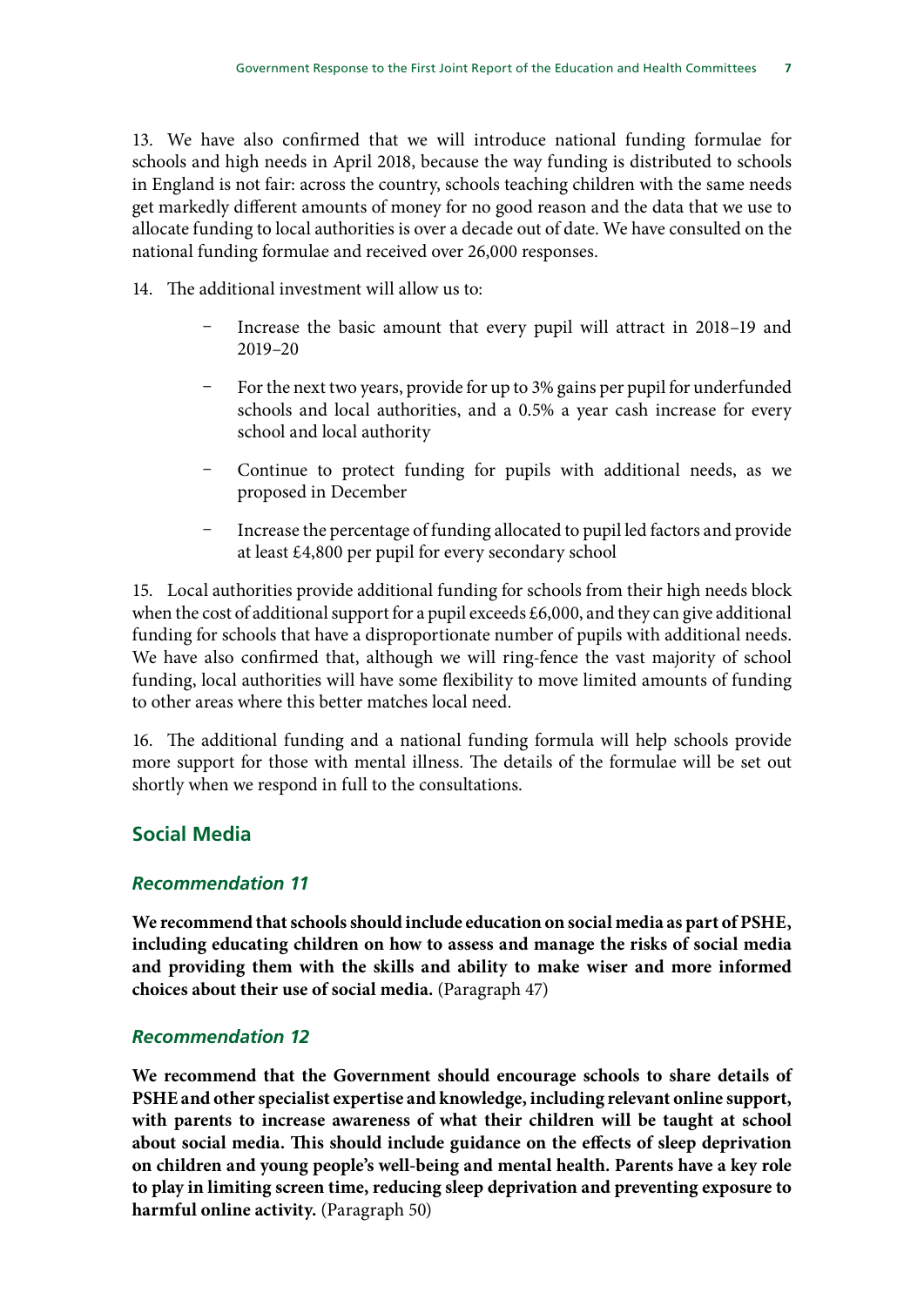#### *Government Response*

17. It is important that all children are taught about the risks of social media and the potential impact on their mental wellbeing. As a part of the work set out in the response to recommendations 3, 4 and 6, the Government will consider how RSE and PSHE can add to what children and young people are already being taught about internet safety as a part of the curriculum. We will also consider as part of that work how schools can engage with parents on the content of the curriculum.

18. The UK Council for Child Internet Safety (UKCCIS) has already provided some support for parents in this area:

- Ȥ Created a guide for providers of social media and interactive services with examples of "safety by design" from leading technology companies, and advice from NGOs and other online child safety experts;
- Ȥ Created a guide of practical tips for parents and carers whose children are using social media about the use of safety and privacy features on apps and platforms, as well as conversation prompts to help families begin talking about online safety.; and
- Supported the roll-out of free, family-friendly ISP level filters and the deployment of Friendly Wi-Fi filtering in public spaces.

## *Recommendation 13*

**We urge the Government to continue the work that is being done by the United Kingdom Council for Child Internet Safety and to take steps to ensure that social media organisations and internet providers prioritise child internet safety and dealing with cyber-bullying. These organisations and providers must not be allowed to duck their own responsibility for preventing harm to children and young people.** (Paragraph 52)

19. The Government takes the issue of child safety online very seriously and engages intensively with industry through UKCCIS. We expect social media companies to respond quickly to incidents of abusive behaviour on their networks. This includes having easy to use reporting tools, robust processes in place to respond promptly when abuse is reported, and suspending or terminating the accounts of those who do not comply with acceptable use policies. Both social media sites and users need to take responsibility. The law does not differentiate between criminal offences committed on social media or anywhere else—it is the action that is illegal. What is illegal offline, is illegal online.

20. We support the good work done by the UK Council for Child Internet Safety. The DCMS internet safety strategy will address the need for social media organisations and internet providers to take more action to prevent children from being harmed online, aligning with the green paper on children and young people's mental health, which will address the interface between internet use and mental health issues in children and young people.

21. The recently enacted Digital Economy Act will help to ensure that online abuse is more effectively tackled by requiring a code of practice to be established. We will consult with social media and other interested parties on what the code will look like.